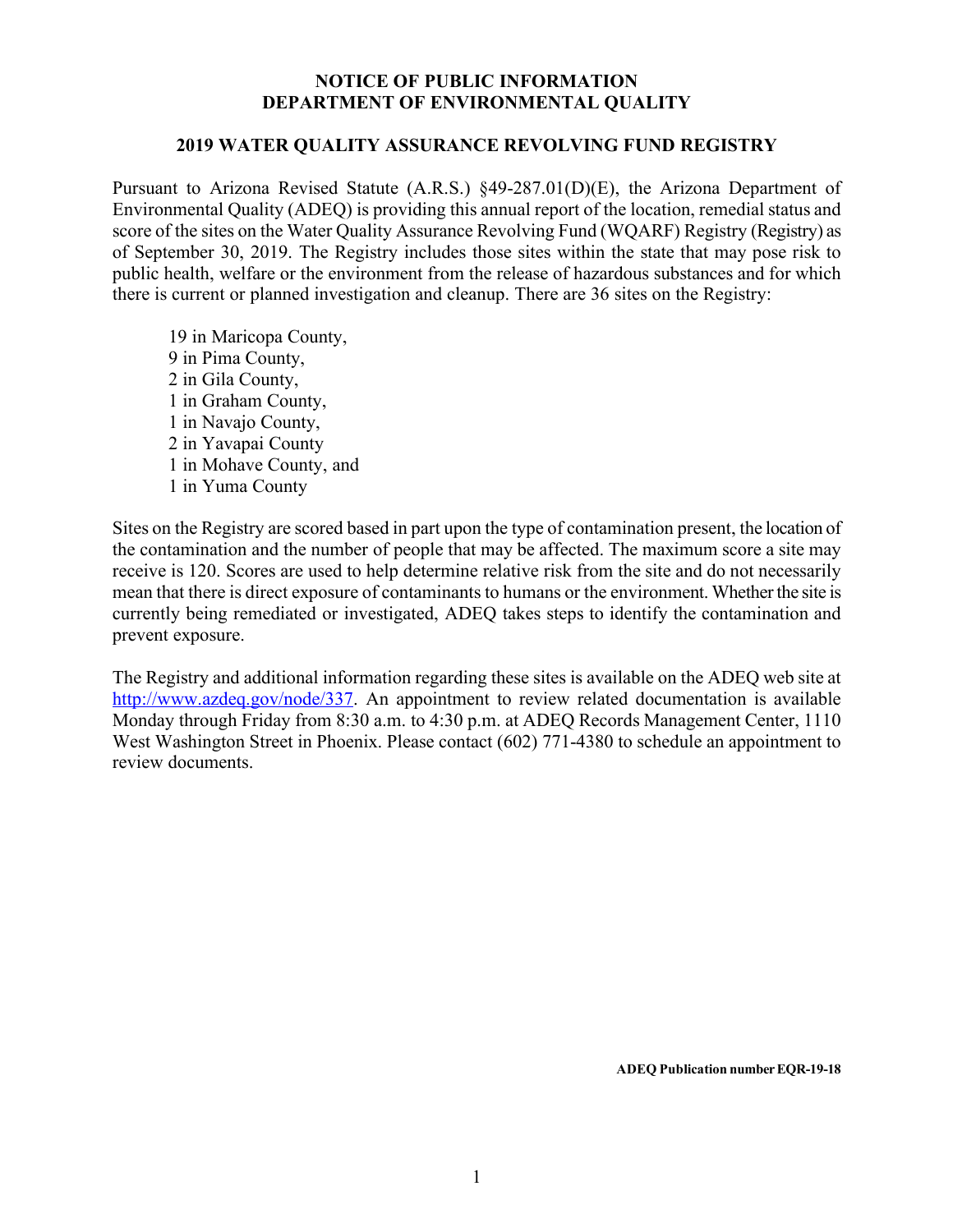**7th Avenue and Bethany Home Road -** This site was placed on the WQARF Registry on August 25, 2004 and has a score of 29. The site is located in Phoenix and is bounded by Maryland Avenue to the north, Bethany Home Road to the south, 5th Avenue to the east, 8th Avenue to the west and includes the 2.6-acre former shopping center east of 7th Avenue that housed a dry cleaning facility, as well as a former dry cleaner west of 7th Avenue. Contaminants of concern at the site include tetrachloroethene (PCE), trichloroethene (TCE) and vinyl chloride.

A soil vapor extraction (SVE) system operated from June 2005 through January 2006. Confirmation soil samples confirmed successful remediation to levels below ADEQ Soil Remediation Levels (SRLs) and Groundwater Protection Levels (GPLs).

ADEQ completed the final Remedial Investigation (RI) report in April 2011 and completed the FS in November 2012. The FS recommended enhanced reductive dechlorination (ERD) as the remedy for the site. The Proposed Remedial Action Plan (PRAP) was finalized in April 2015 and in June 2016, the Record of Decision (ROD) was signed documenting the selection of in-situ (ERD) with monitored natural attenuation as the remedy for contaminants in groundwater. ERD injections commenced in November 2016. A Community Advisory Board (CAB) has been established for the site. The CAB was merged with the Central and Camelback CAB in 2013 and meets on a regular basis.

**7th Street and Arizona Avenue** - This site was placed on the WQARF Registry on April 27, 2000 and has a score of 40. The site is located in downtown Tucson and is bounded by Speedway Boulevard to the north, 8th Street and the railroad to the south, 4th Avenue to the east and 10th Avenue to the west. Contaminants of concern at the site include PCE, TCE, and cis-1,2 dichloroethene (cis-1,2-DCE).

ADEQ operated a SVE system from June 2006 to July 2009 as an Early Response Action (ERA) for the site and decommissioned the SVE in July 2009. Groundwater monitor wells verify that the regional aquifer has not been impacted. ADEQ completed the final RI and FS reports in 2014 and the draft PRAP in 2014. An additional source was added at 847 North Stone Avenue, the FS was reevaluated and a SVE system was implemented in 2017. A CAB has been established for the site, merged with the Park-Euclid CAB in 2014 and meets on a regular basis.

**7th Street and Missouri Avenue** - This site was placed on the WQARF Registry on June 24, 2016 and has a score of 42. The site is located in Phoenix and is bounded by Bethany Home Road to the north, Georgia Avenue to the south, 6<sup>th</sup> Street to the west and 12<sup>th</sup> Street to the east. Contaminants of concern at the site include PCE and TCE.

PCE and TCE were initially detected in the late 1990's in groundwater samples collected as part of an underground storage tank assessment. Following this discovery, eight groundwater monitoring wells were installed.

In 2016, Fashion Cleaners entered into ADEQ's Voluntary Remediation Program (VRP) to address cleaning up their portion of the contamination. The RI was finalized November 2018 and the FS was completed in September, 2019. An ozone sparging groundwater remediation pilot study is currently underway. The site was added to the Central Phoenix CAB that meets on a regular basis.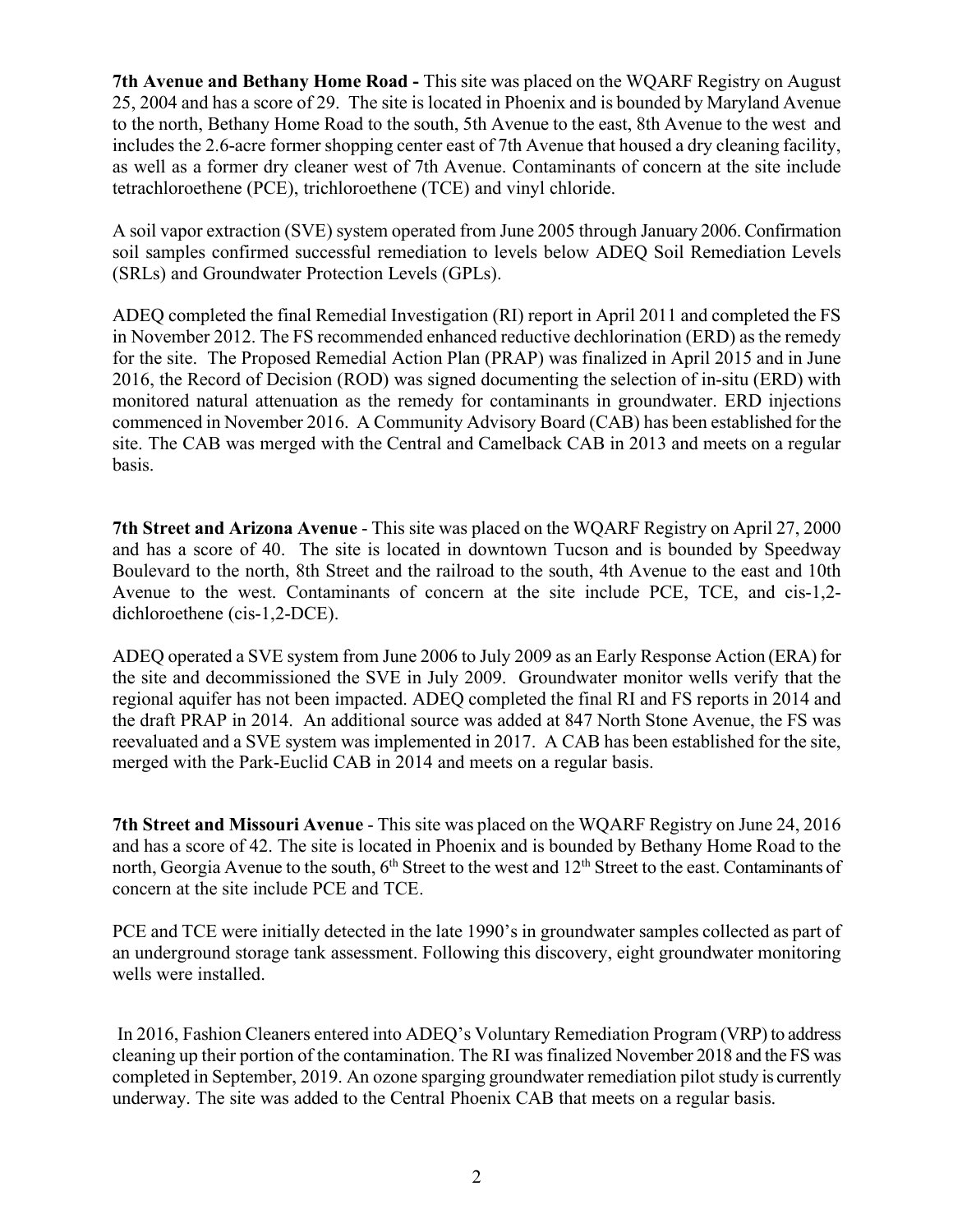**16th Street and Camelback** - This site was placed on the WQARF Registry on April 21, 1999 and has a score of 23. The site is located in Phoenix and is bounded by Camelback Road to the north, Highland Avenue to the south, 17th Street to the east, and 15th Street to the west. The contaminant of concern at the site is PCE.

The RI and FS reports were finalized in 2015 and the PRAP in July 2016. The ROD was signed in 2017 and ADEQ initiated ERD injections to determine if clean up can be accelerated and is reviewing the results.

**20th Street and Factor Avenue -** This site was placed on the WQARF Registry on March 30, 2000 and has a score of 31. The site is located in Yuma and is bounded by 17<sup>th</sup> Street to the north, 21<sup>st</sup> Street to the south, Kennedy Lane to the east and Fourth Avenue to the west. Contaminants of concern at the site include PCE, TCE, 1,1-dichloroethene (1,1-DCE), and cyanide.

In 2002, ADEQ conducted a soil removal action and cleaned out sumps and septic tanks at an active facility as part of an ERA. Vapor and groundwater monitoring is ongoing. No drinking water wells have been impacted. In February 2014, ADEQ completed the installation of a permanent asphaltbased engineered cap over the cyanide impacted soils. The RI report was finalized in June2014 and the FS report was completed in August 2016. The PRAP was completed in 2017 and ROD in 2018. The CAB no longer meets.

**56th Street & Earll Drive** - This site was placed on the WQARF Registry on June 2, 2004 and has a score of 40. The site is located in Phoenix and is bounded by Earll Drive to the north, Roosevelt Street to the south, 56th Street to the east, and 24th Street to the west. Contaminants of concern at the site include PCE and TCE.

ADEQ and a potentially responsible party signed an agreement in 2015 to remediate the site. A pump and treat groundwater system was constructed and started operation in November 2013 as part of an ERA. The RI was finalized in November 2018. An indoor air investigation is currently underway near the former source area as part of the FS. A CAB has been established for this site and meets on a regular basis.

**Broadway-Pantano** - This site was placed on the WQARF Registry on September 15, 1998 and has a score of 48. The site is located in the east-central part of Tucson and is bounded by Speedway Boulevard to the north, 22<sup>nd</sup> Street to the south, Pantano Wash to the east, and Craycroft Road to the west. Contaminants of concern in groundwater include PCE, TCE and dross(arsenic, cadmium and lead).

A groundwater containment system was installed in 2003 to prevent further westward migration of contaminated groundwater. This system was shut down in October 2012 due to low incoming groundwater contaminant concentrations. A SVE system was installed at the Broadway North Landfill in 2000 and operated until 2002. The groundwater RI report was finalized in June 2012 and the landfill RI report was finalized 2015. The FS was approved in June 2017 and the PRAP went out for public comment in June 2019. A CAB has been established for this site and meets on a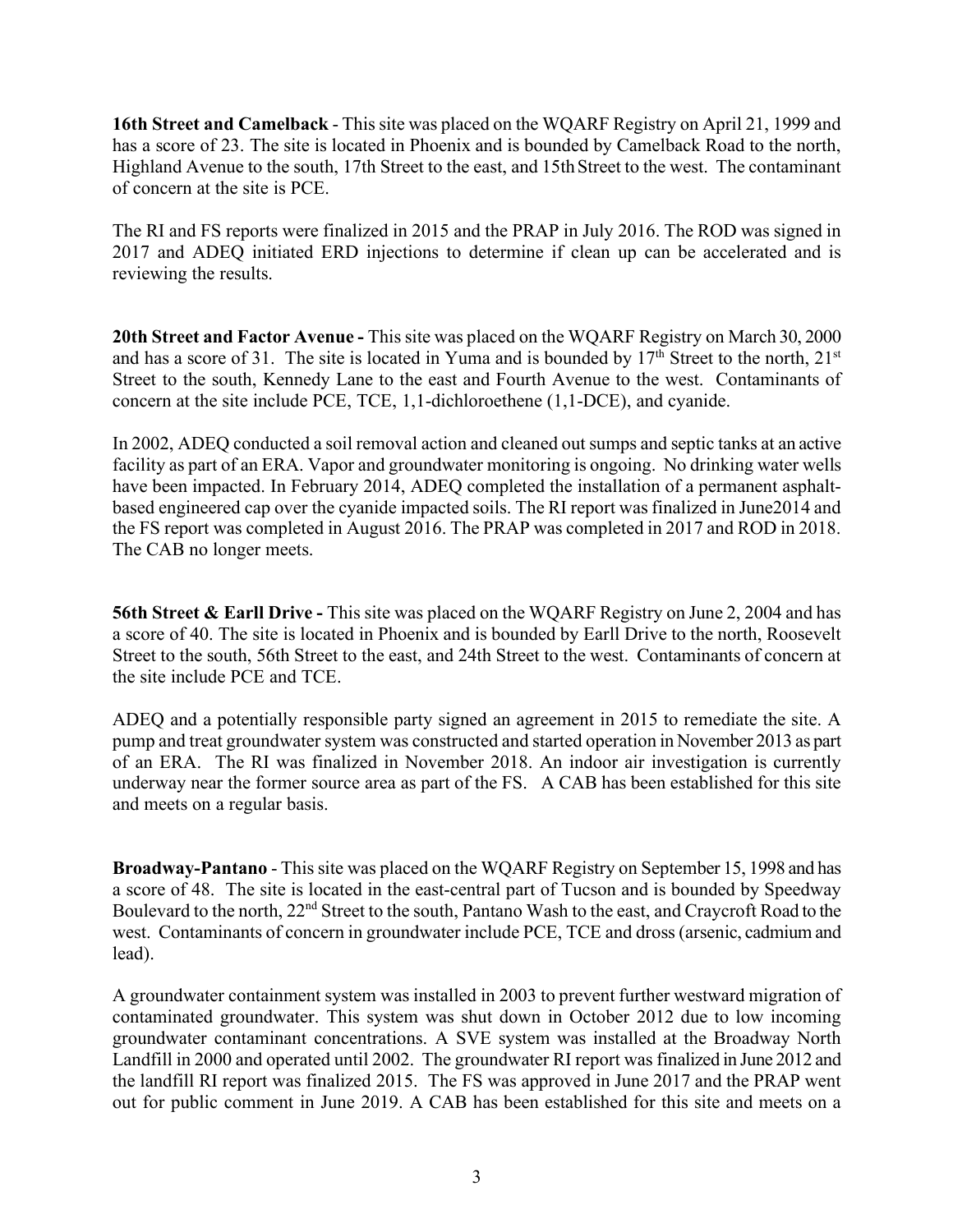regular basis.

**Central Avenue and Camelback Road** - This site was placed on the WQARF Registry on June 21, 2000 and has a score of 32. The site is located in Phoenix is bounded by Georgia Avenue to the north, Mariposa Street to the south, 2nd Street to the east and 1st Avenue to the west. Contaminants of concern at the site include PCE, TCE. Other contaminants present due to past releases from gasoline underground storage tanks in the area include benzene, toluene, ethylbenzene, total xylenes, methyl tertiary butyl ether (MTBE), and 1,2- dichloroethane (DCA).

In January 2003, as part of an ERA, ADEQ completed construction of a groundwater treatment system to remediate and control the migration of contaminated groundwater. In June 2004, ADEQ initiated an ERA evaluation of the Maroney's Drycleaner facility and installed an SVE system in November 2007 that is currently in operation. The RI report was finalized in 2014 and the FS in 2015. The PRAP was finalized in 2017 and a ROD is expected in 2019. A CAB has been established for this site, merged with the 7th Avenue and Bethany Home Road CAB and meets on a regular basis.

**Cooper Road and Commerce Avenue** - The site was placed on the WQARF Registry on June 14, 2004 and has a score of 33. The site is located in Gilbert and is bounded by West Houston Avenue to the north, West Cullumber Avenue to the south, Golden Key Drive to the east, and North El Dorado Drive to the west. Contaminants of concern at the site in groundwater include PCE and TCE.

Installation of off-site monitor wells began in 2003 and quarterly groundwater monitoring has been conducted at the site since March 2005. Construction and start up of a SVE/air sparging (AS) and groundwater pump and treat remediation system was completed in 2008; start-up of the AS component occurred in May 2009. The groundwater pump and treat system began continuous operations in August 2010. In 2015, the RI report was finalized. The FS report was completed in February2018 and the PRAP was completed in June2019. A CAB has been established for the site and meets on a regular basis.

**East Central Phoenix (ECP) 24th Street and Grand Canal -** This site was placed on the WQARF Registry on May 18, 2000 and has a score of 29. The site is located in Phoenix and is bounded by Pinchot Avenue to the north, Oak Street to the south,  $26<sup>th</sup>$  Street to the east and  $16<sup>th</sup>$  Street to the west. The contaminant of concern at the site is PCE.

The RI began in 2007. As part of a prospective purchaser agreement, CVS Pharmacy conducted a site investigation and installed monitoring wells. A SVE system was constructed and started operation in July 2016 to August2017 as part of an ERA. The RI was completed in June 2019 and the FS in September 2019. A CAB has been established for this site and meets on a regular basis.

**ECP 32nd Street and Indian School -** This site was placed on the WQARF Registry on May 18, 2000 and has a score of 29. The site is located in Phoenix and is bounded by Indian School Road to the north, Interstate 10 to the south, 32nd Street to the east and 1<sup>st</sup> Street to the west. Contaminants of concern at the site include PCE.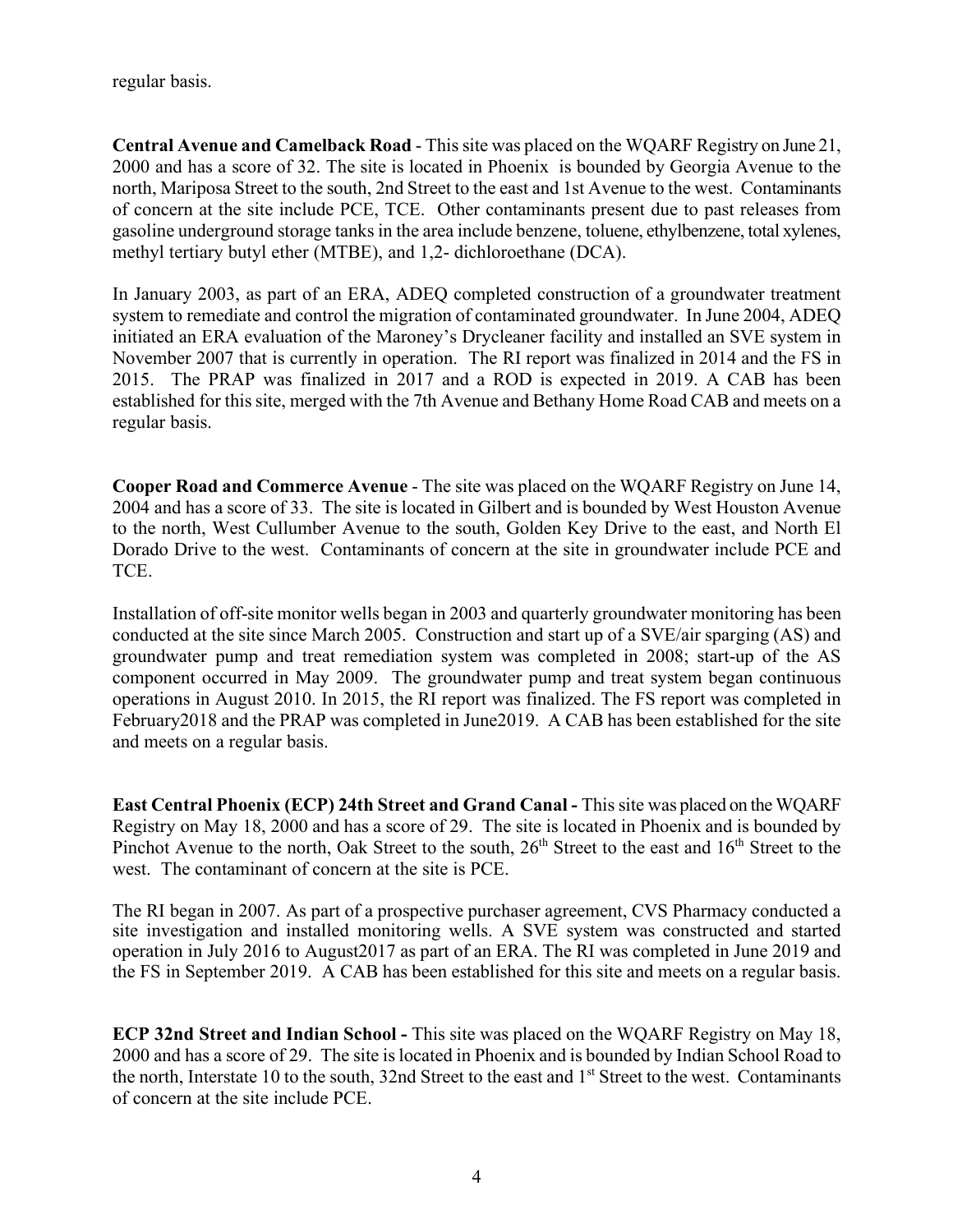An ERA was initiated in 2006 by installing a SVE system. In 2013 and 2014, SVE treatment systems at the Maroney's dry cleaner and Former Viking dry cleaner began operating. A vapor intrusion indoor air assessment study also took place during the summer of 2013. Results indicated that the threat to residences was minimal and that no indoor mitigation systems were necessary. The RI was completed in June 2019 and the FS in September 2019. A CAB has been established for this site and meets on a regular basis.

**ECP 40th Street and Osborn -** This site was placed on the WQARF Registry on May 18, 2000 and has a score of 30. The site is located in Phoenix and is bounded by Devonshire Avenue to the north, Amelia Avenue to the south, 40th Street to the east and 38th Street to the west. The contaminant of concern at the site is PCE.

In 2014, additional groundwater monitor wells were installed. Contaminant plume characterization continues, additional wells were installed in 2018 and 2019 in order to assist in preparation of the RI report. A CAB has been established for this site and meets on a regular basis.

**ECP 48th Street and Indian School Road -** This site was placed on the WQARF Registry on March 26, 1999 and has a score of 27. The site is located in Phoenix and is bounded by Devonshire Avenue to the north, Fairmont Avenue to the south,  $48<sup>th</sup>$  Street to the east and 45th Place to the west. The contaminant of concern at the site is PCE.

ADEQ and SRP entered into an agreement to conduct a source control interim remedial action (IRA) in 2004. SRP constructed and installed a SVE system, which was removed by SRP in 2012 due to low concentrations.

A vapor intrusion indoor air assessment study took place during the summer of 2013. Results indicated that no indoor air mitigation systems were necessary. Recent resultsindicate the plume has migrated. The draft RI report was completed in July 2019. A CAB has been established for this site and meets on a regular basis.

**Estes Landfill -** This site was placed on the WQARF Registry on April 28, 1998 and has a score of 45. The site is located in Phoenix, south of Sky Harbor Airport and is bounded approximately by the Salt River to the north, Magnolia Street to the south,  $44<sup>th</sup>$  Street to the east, and 40th Street to the west. Contaminants of concern at the site include vinyl chloride, cis-1,2-DCE and TCE in groundwater and lead, arsenic and thallium in soil.

The RI report was completed in 1999 and the FS in 2002. Since the PRAP was initially completed in 2002, the final proposed remedy for the Site changed. Additional investigation has determined that the source of the groundwater contamination is the former liquid waste disposal pit and not the current soil covered landfill. There is no indication that the current landfill is affecting groundwater quality. ADEQ finalized a revised PRAP in 2015 and the ROD was signed in 2017.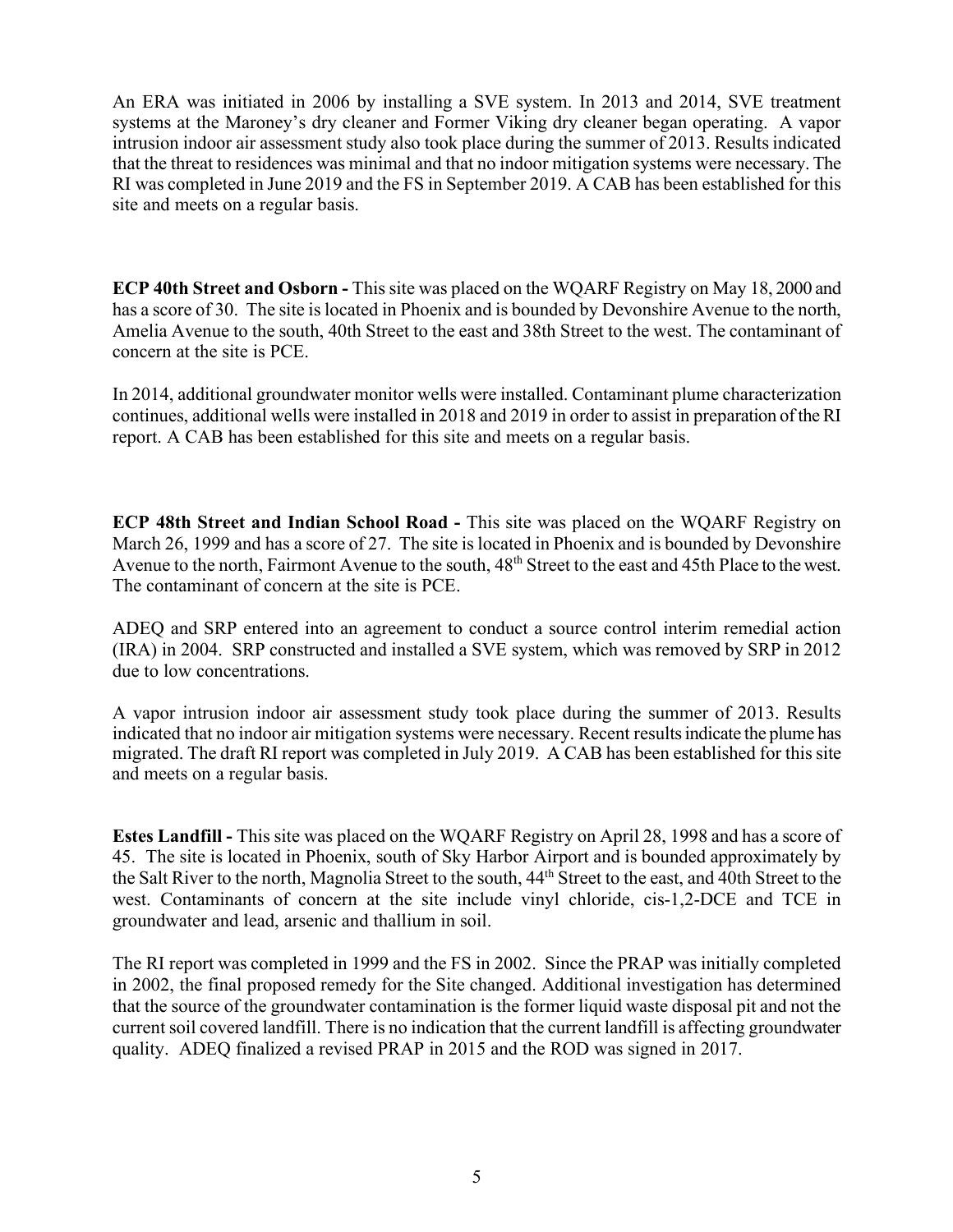**Harrison Road and Millar Road Dross –** This site was placed on the WQARF Registry on April 3, 2017 and has a score of 40. The site is located in Tucson and is bounded by Millmar Road to the north, Mountain View to the south, the private driveway of 9880 Millar Road to the east and Harrison Hills wash to the west. The contaminant of concern is aluminum dross, which is a byproduct of aluminum scrap meltdown and consists of a gray ash-like substance interspersed with metal pieces. Dross often contains heavy metals. The metals detected at this site over regulatory standards for soil are aluminum, antimony, arsenic, cadmium, copper, lead and nickel.

In 2015, preliminary investigation sample results indicated the site was contaminated with heavy metals above SRLs. Dross was also observed in the transient Harrison Hills wash which discharges to the Pantano Wash. Groundwater at the site is not impacted. In August 2016, an ERA was conducted to remove contaminated soil, remove observable dross materials from the wash, and add a temporary cap over the majority of a large dross pile. In April 2017, additional work was done to decrease the overall area of the large pile and design a permanent cover. All clean-up activities were completed within 180 days of WQARF listing. The RI was approved in December 2017. The FS was issued in March 2018 and found that no further action is necessary at the site. Declarations of Environmental Use Restriction have been obtained from the affected properties. The site was delisted from the WQARF Registry in September 2019.

**Highway 260 and Johnson Lane -** This site was placed on the WQARF Registry on June 24, 2016 and has a score of 40. The site is located in the Lakeside portion of Pinetop-Lakeside, and is bounded by the Jackson Lane alignment to the north, by the east-west alignment of West White Mountain Boulevard (State Route Highway 260) and Burke Lane to the south, by the Blue Ridge Unified School District property and Billy Creek to the east, and by the Neils Hanson Lane alignment to the west. Contaminants of concern at the site include PCE and TCE.

During groundwater sampling as part of a Preliminary Investigation in 2015, PCE and TCE were detected in private wells. ADEQ has worked with well owners to supply safe drinking water. The RI report was completed in January 2019 and the FS was completed in June 2019. A CAB has been established for this site and meets on a regular basis.

**Highway 260 and Main Street-** This site was placed on the WQARF Registry on December 12, 2016 and has a score of 40. The site is located in Cottonwood and is bounded to the north by Mingus Avenue, to the south by Mongini Lane, to the east by the Verde River, to the west by South 15th Street, South Main Street and Highway 260. Contaminants of concern at the site include PCE.

During groundwater sampling as part of a Preliminary Investigation, PCE, TCE, and cis-1,2-DCE have been detected in private wells and soil borings. ADEQ is currently conducting an RI that includes assisting private well owners who have affected wells and evaluating options to address potential health risks. A CAB was formed in 2018 and meets on a regular basis.

**Klondyke Tailings Project -** Thissite was placed on the WQARF Registry on September 28, 1998 and has a score of 69. The site is located approximately 1.5 miles north of the town of Klondyke in Section 6, Township 7 South, Range 20 East. The site boundaries are defined by the extent of the soil contamination above the residential SRL for lead of 400 milligrams per kilogram (mg/kg). The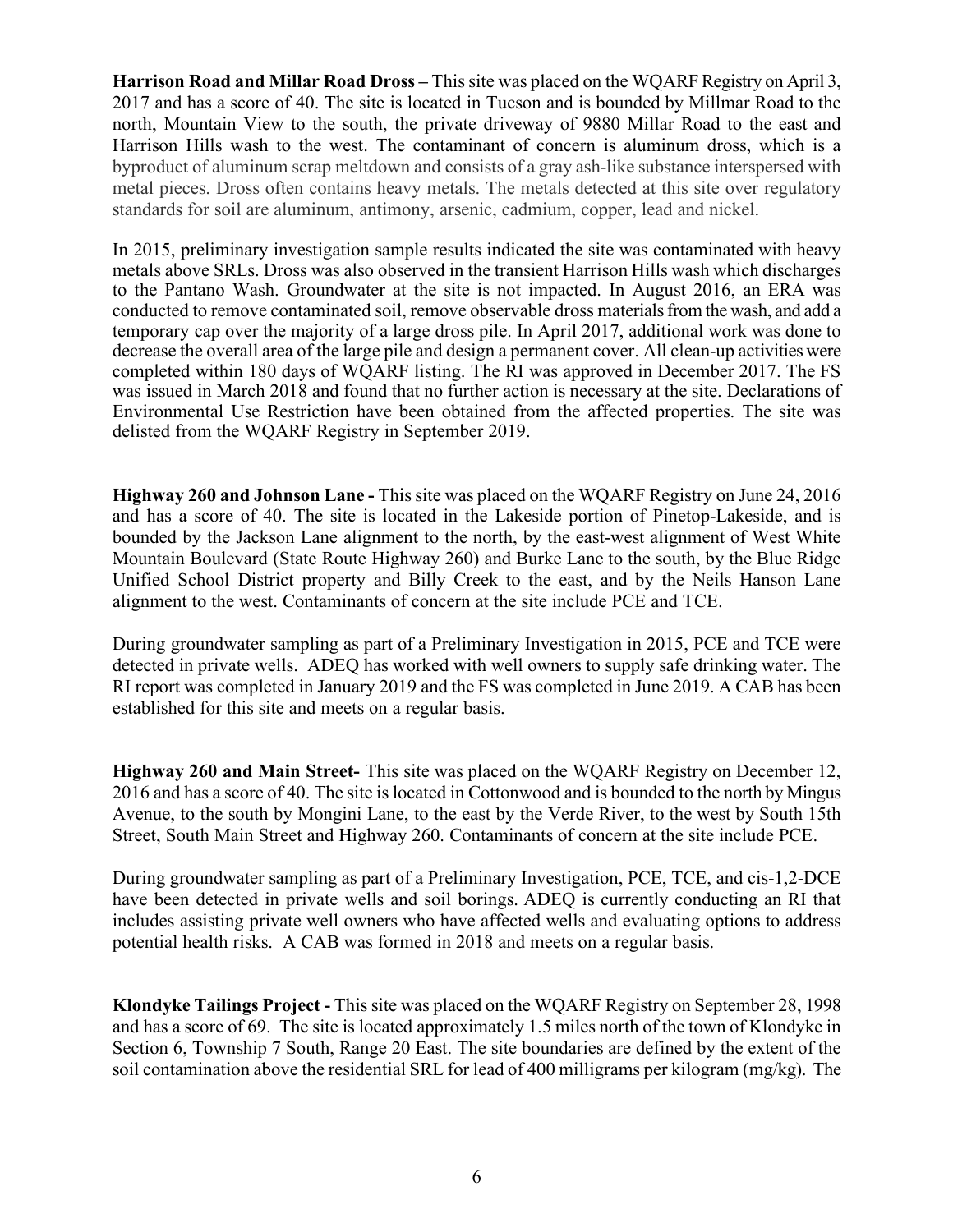current contaminants of concern in the soil include arsenic, cadmium, copper, lead, manganese, vanadium and zinc.

In June 2008, erosion protection installation was completed on the upper tailings pile and the clean soil cap was seeded. In June 2012 and October 2013, contaminated soils were removed from three properties. In 2014, the final RI was completed. In 2016, ADEQ removed 2380 cubic yards of contaminated soils from Klondyke Road and two residential properties. In May 2017, ADEQ issued the FS, the PRAP was issued in June 2017 and the ROD signed in April 2018. The CAB has been disbanded.

**Los Reales Landfill** - This site was placed on the WQARF Registry on April 23, 1999 and has a score of 32. The site is an active municipal sanitary landfill located in southeast Tucson and has been in operation since 1967. Contaminants of concern at the site include PCE and TCE.

The City of Tucson has implemented a groundwater pump and treat system in 1999. In 2013, the City submitted to ADEQ a PRAP modification of transitioning to "groundwater sampling only" based on continued plume stability (apparent natural attenuation). COT continues to run the system, collect data and will perform additional modeling to support the RAP modification. If the modeling results are supportive, COT will finalize the RAP modification proposal and submit that to ADEQ for review/approval.

**Miller Valley and Hillside Avenue –** The site was placed on the WQARF Registry on December 12, 2016 and has a score of 40. The site is located in Prescott and bounded by Merritt Avenue alignment to the north, Miller Creek to the south, Division Street to the east and Miller Creek and Valley Street to the west. Contaminants of concern are PCE and TCE.

In 2005, soil gas contamination was found above the EPA regional screening levels and groundwater contamination above the AWQS; two private wells used for irrigation were impacted by PCE. In 2015 and 2016, sampling indicated the groundwater concentrations were still above standard. In 2017, the RI was initiated and additional private wells in the area were sampled; no other wells contained PCE or TCE above AWQS. Indoor screen was performed at two buildings, with no detections. A CAB was not formed at this site due to low interest.

**Miracle Mile Area** - This site was placed on the WQARF Registry on September 18, 1998 and has a score of 62. The site is located in Tucson and is bounded by Curtis Road to the north, Prince Road to the south, Pomona Road to the east, and La Cholla Boulevard to the west. Contaminants of concern at the site include TCE and chromium.

In June 2013, the final RI report was issued and the FS was initiated. Starting in 2016, data gaps were being addressed in the FS, a SVE pilot test was completed and indoor air samples taken. The FS Report is expected in Fall 2019. A CAB has been established for this site and meets on a regular basis.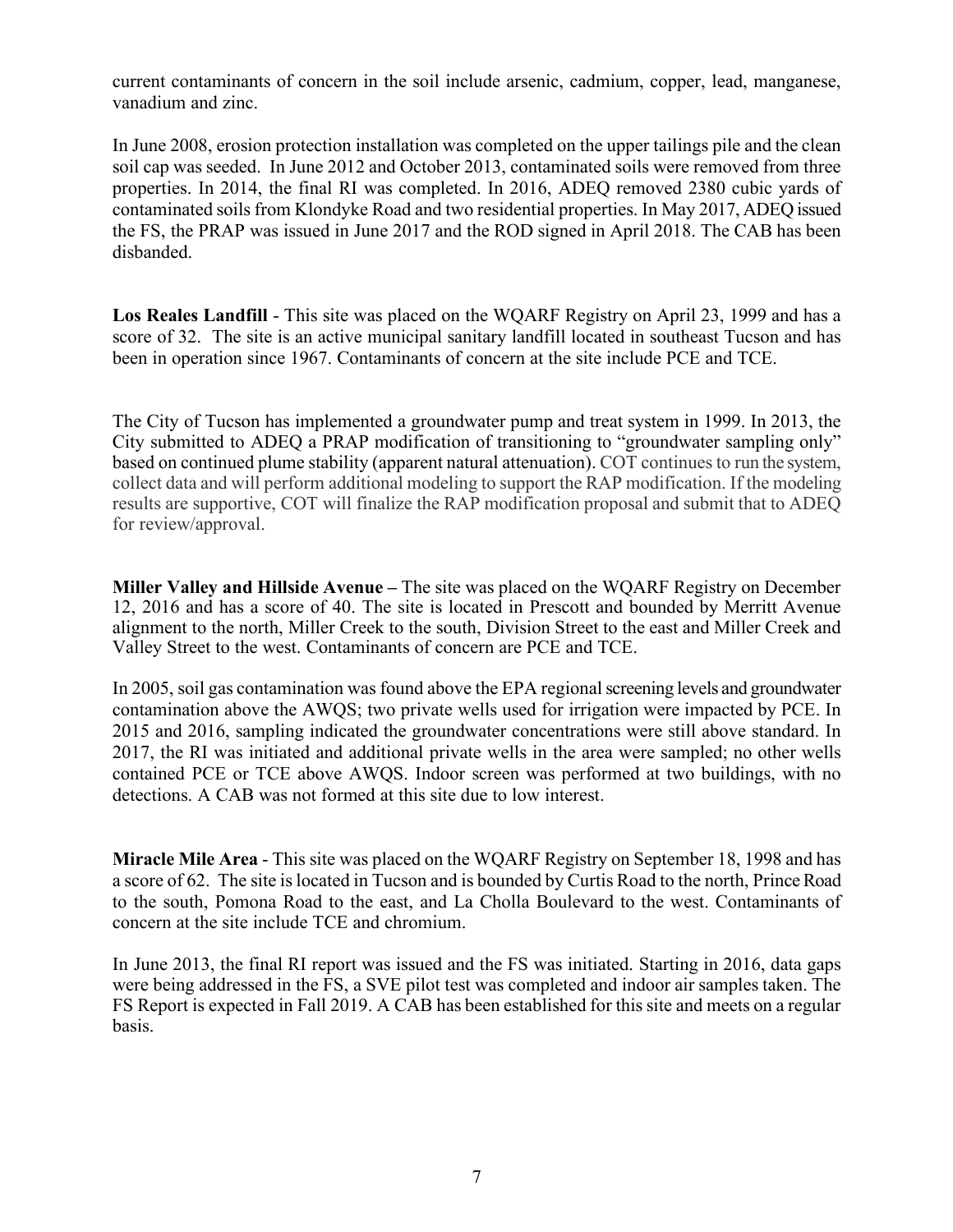**Park-Euclid -** This site was placed on the WQARF Registry on April 23, 1999 and has a score of 51. The site is in Tucson and is bounded by 9th Street to the north, 14th Street to the south, Highland Avenue to the east, and Park Avenue to the west. Contaminants of concern at the site include PCE, TCE, vinyl chloride and cis-1,2-DCE.

ADEQ negotiated an Agreement to Conduct Work with potentially responsible parties Mission Linen and Haskell Linen (Park-Euclid Working Group) in 2010. In November 2011, ADEQ completed the final RI report. The Park-Euclid Working Group submitted a FS work plan in June 2013 and the final FS Report was approved in October 2017. The Park-Euclid Working Group is currently preparing a PRAP. A CAB has been established for this site, merged with the 7th Street and Arizona Avenue CAB, and meets on a regular basis.

**Payson PCE -** This site was placed on the WQARF Registry on April 29, 1998 and has a score of 63. The site is located in Payson and the plume is bounded by Main Street to the north, Cedar Lane to the south, Beeline Highway (State Route 87) to the east, and McLane Road to the west. The contaminant of concern in the groundwater at the site is PCE.

An Expanded Groundwater Treatment System (EGTS) began operation in October 1998 and continues to operate treating contaminated water and preventing the contamination plume from migrating further. Treated water from the EGTS is delivered to the Town of Payson drinking water system.

ADEQ completed the ROD in May2007. In December 2015, ERD implementation began and is expected to reduce the time for completion of the overall remedy. In 2018, results from the ERD method show a reduction in concentrations, and the site will reviewed for possible closure.

**Pinal Creek** - This site was placed on the WQARF Registry on October 23, 1998 and has a score of 97. The site is located in Gila County in and around the cities of Globe, Town of Miami, and the communities of Claypool and Wheatfield. The site includes the BHP Copper and Freeport McMoRan (formerly Phelps Dodge) Miami mining properties, and the drainages and underlying aquifers of Miami Wash, Bloody Tanks Wash, Russell Gulch, and Pinal Creek. The site also includes the entire floodplain of Pinal Creek from the Old Dominion Mine to the Salt River, plus those portions of the communities underlain by contaminated groundwater. Contaminants of concern in groundwater at the site include heavy metals such as aluminum, iron, manganese, copper, cobalt, nickel, zinc, cadmium, and other contaminants such as sulfate, acidity, and dissolved solids. Localized soil and stream sediment contamination are being investigated; contaminants of concern include arsenic, lead, copper, cadmium, manganese, nickel, and zinc.

The Pinal Creek Group (PCG), which previously consisted of BHP, Freeport McMoRan and Inspiration Copper, have conducted remedial actions including source control since 1988. PCG also completed a RI, risk assessments, FS, recommended remedial action plan and a well replacement program for contaminated private and public supply wells. The PCG has conducted groundwater extraction and treatment from the alluvial and the regional aquifers since 1988 and it continues to this day. To speed up aquifer restoration, groundwater remedy optimization pilot tests have been conducted by the PCG near the source area in Bloody Tanks Wash.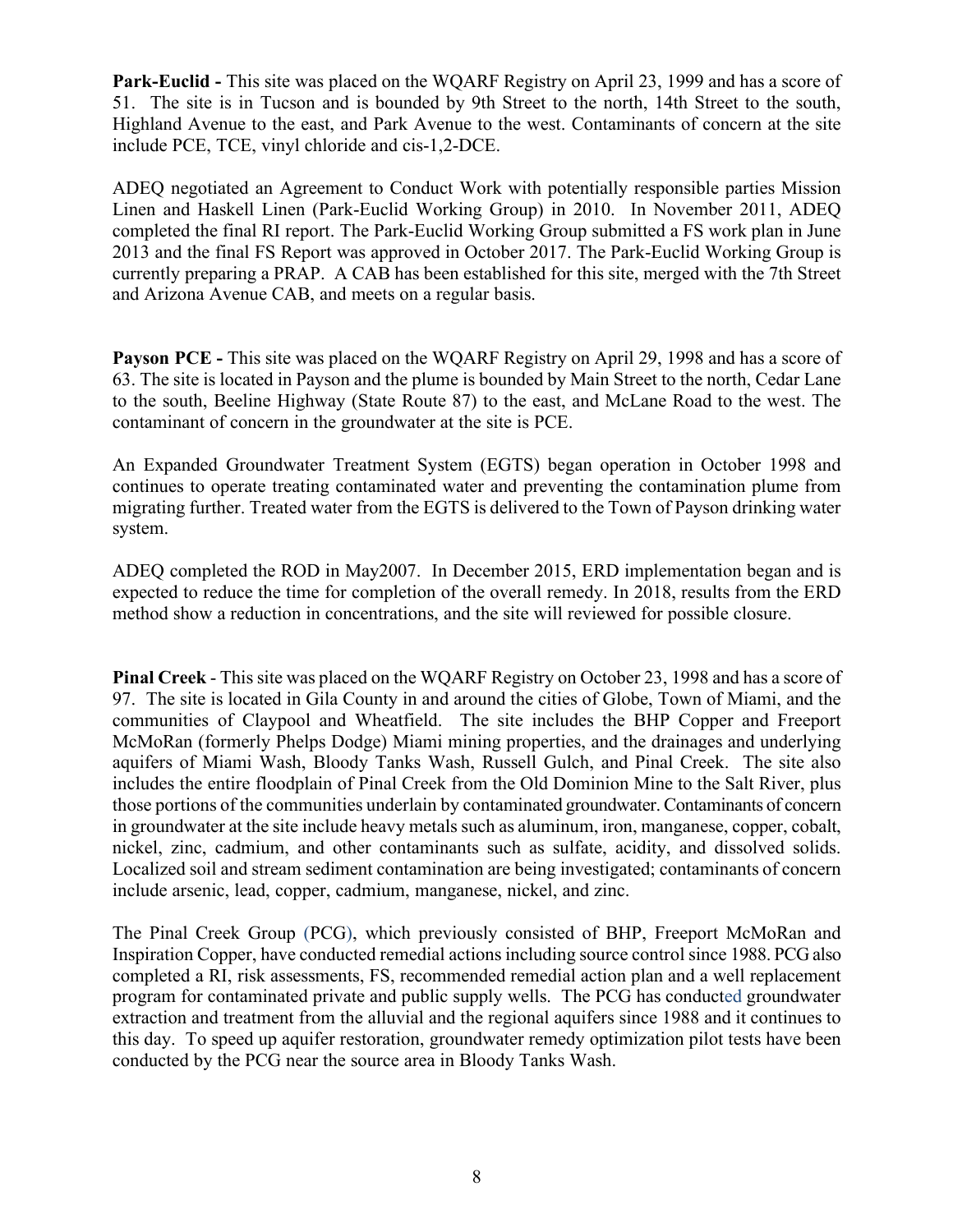**Shannon Road/El Camino del Cerro** *-* The El Camino del Cerro site was placed on the WQARF Registry on August 18, 1998 and has a score of 71. The Shannon Road-Rillito Creek site was placed on the WQARF Registry on April 23, 1999 and has a score of 53. The El Camino del Cerro WQARF site and Shannon Road-Rillito Creek WQARF site were administratively combined into one site in the fall of 2004.

This site is located in northwest Tucson and is bounded approximately by Rudasill Road to the north, El Camino del Cerro Road on the south, Moonbrook Road on the east, and Camino de la Tierra on the west. The site consists of industrial and residential properties, and a former landfill, which occupies approximately twenty (20) acres in the southwest portion of the site. Contaminants of concern in groundwater at the site include PCE, TCE, 1,1-DCE, 1,1-DCA, vinyl chloride, and benzene.

The contaminant plume has affected three (3) community wells, two of which were removed from service. One (1) of these wells now has a wellhead treatment system capturing the plume and removing VOCs to meet drinking water standards. The RI report and FS work plan were approved in 2015. The FS report was finalized in 2017 and the PRAP is anticipated in 2019. A CAB has been established for the site and meets on a regular basis.

**Silverbell Jail Annex Landfill** - This site was placed on the WQARF Registry on April 23, 1999 and has a score of 51. The site is located at 3200 North Silverbell Road in northwest Tucson. The site is bounded by Sweetwater Drive on the north, Grant Road/Ironwood Hills Drive on the south, Interstate 10 on the east, and Silverbell Road on the west. Contaminants of concern at the site include PCE, TCE, cis-1,2-DCE and vinyl chloride.

In 2010, the City of Tucson proposed to install a pump-treat-inject system to address the highest VOC concentrations. ADEQ and the City of Tucson meet periodically to coordinate sampling and cleanup of the site. The final design for the system was completed, wells were installed Nov. 2018 and start up is planned for 2019. The City of Tucson continues to conduct groundwater and soil vapor (methane) monitoring.

**South Mesa** - This site was placed on the WQARF Registry on August 18, 1998 and has a score of 26. The site is located in Gilbert and is bounded by Baseline Road to the north, Melody Drive to the south, Hobson Street to the east, and McQueen Road to the west. However, the contaminant plume is limited to the immediate area of the former Applied Metallics Incorporated facility at the southeast corner of the intersection of Baseline Road and McQueen Road. The contaminants of concern at the site is PCE, TCE and DCE.

Two (2) remedial action projects at the site have significantly reduced the contamination by treating pumped groundwater and extracting vapors from the soil. ADEQ began an ERA to address the remaining subsurface contamination in June 2004 and by 2008 the system was removed.

The RI and FS reports have been completed. The PRAP was completed in November 2014. In June 2016, the ROD was signed documenting the selection of groundwater monitoring, with wellhead treatment as a contingency, as the remedy. ADEQ started an In-Situ Chemical Oxidation pilot test to accelerate the remedy.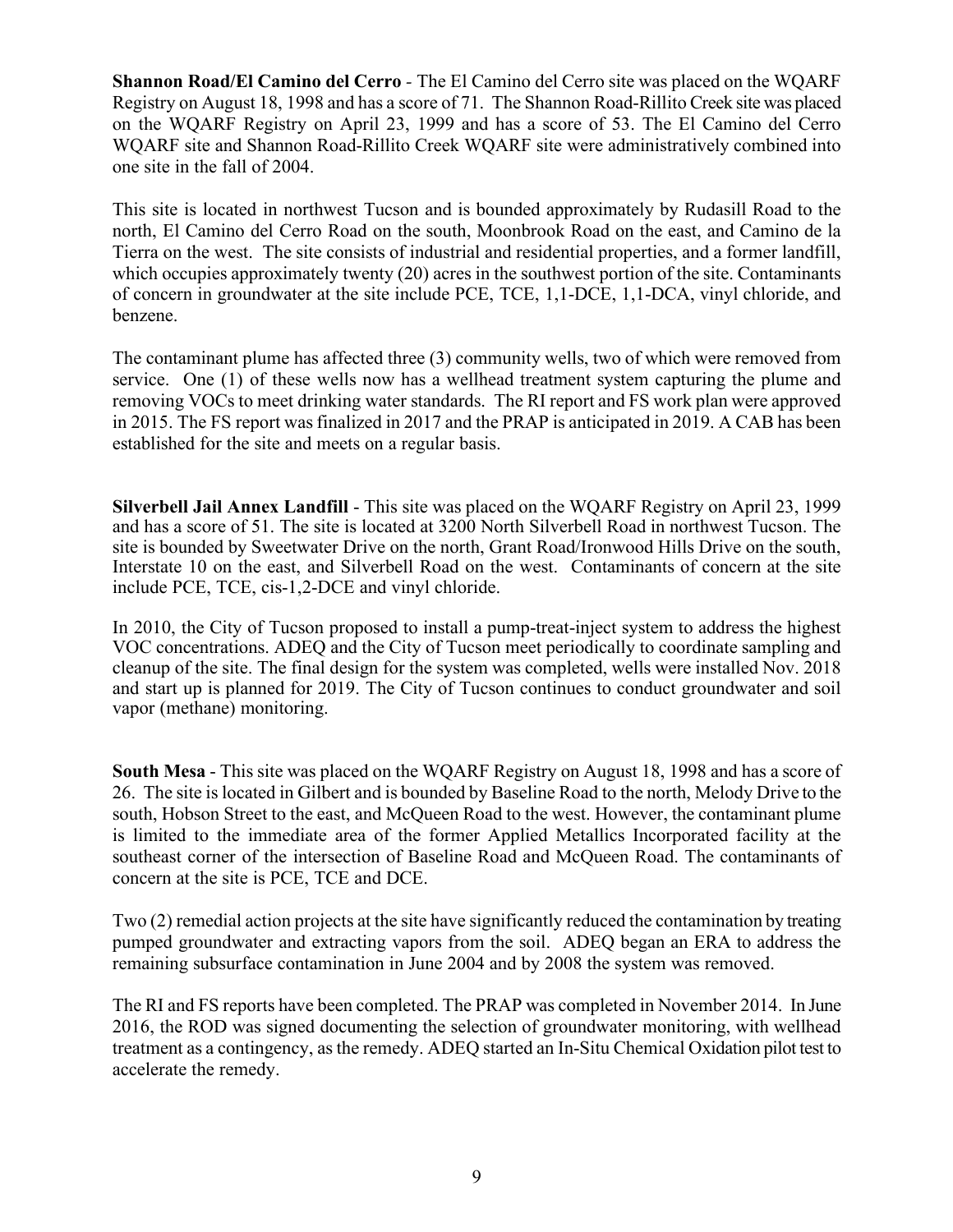**Stone Avenue and Grant Road -** This site was placed on the WQARF Registry on January 20, 2017 with a score of 45. The site is located in Tucson and is bounded by West Jacinto Street to the north, East Sahuaro Street to the south, North Estrella Avenue to the east, and North Oracle Road to the west. The site includes a mixture of public, commercial and residential land uses near Grant Road. The contaminant of concern is PCE and TCE.

During a Phase II investigation by the City of Tucson in December 2014, PCE was detected in four sub-slab soil-gas samples beneath the source area. The remedial investigation began in July 2017. An ERA consisting of a SVE system that provides combined vapor intrusion mitigation and source reduction was started in November 2017. The draft RI report was completed in September 2019. Additional soil-gas investigations continue in 2018 and 2019. The site was added to the Park Euclid/7<sup>th</sup> and Arizona Avenue CAB, which meets on a regular basis.

**Vulture Mill -** This site was placed on the WQARF Registry on April 28, 1998, and has a score of 65. The site is located just east of U.S. Route 89/93 about one (1) mile northwest of the center of the Town of Wickenburg. The eastern boundary of the site is approximately 0.25 miles west of the Hassayampa River. Contaminants of concern at the site include lead and arsenic.

The ROD was signed in September 1999. ADEQ has implemented the remedy, which consists of excavation of contaminated soil, placement in a consolidation pile, installation of a clean soil cover, and planting of vegetation to control erosion. Presently, the site is used as pasture and inspected annually.

**West Central Phoenix (WCP) - East Grand Avenue** - This site was placed on the WQARF Registry on April 15, 1998 and has a score of 31. The site is located in Phoenix and is bounded by SRP Grand Canal to the north, Cherry Lynn Road to the south, 29th Avenue to the east, and Grand Avenue to the west. Contaminants of concern are PCE and TCE.

Field investigative activities were completed in December 2001 and the RI report was completed in 2006. In 2004, a working party constructed and operated a SVE system at the former Van Waters & Rogers facility. In September 2013, the SVE system was shut down. The working party is completing the FS and has implemented groundwater monitoring. A CAB has been established for this site.

**WCP North Canal Plume** - This site was placed on the WQARF Registry on April 15, 1998 and has a score of 22. The site is located in Phoenix and is bounded approximately by Indian School Road on the north, West Flower Street on the south, Grand Avenue on the east and 41st Avenue on the west. Contaminants of concern at the site include PCE, TCE, DCE and chromium.

The 2005 ADEQ conducted an ERA evaluation. Over the years, as part of the remedial investigation, passive soil gas surveys have been completed. The RI was completed in December 2017 and the FS Work Plan in January 2018. Groundwater monitoring continues as part of the FS. A SVE system was installed in the East Plume in 2019. A CAB has been established for this site.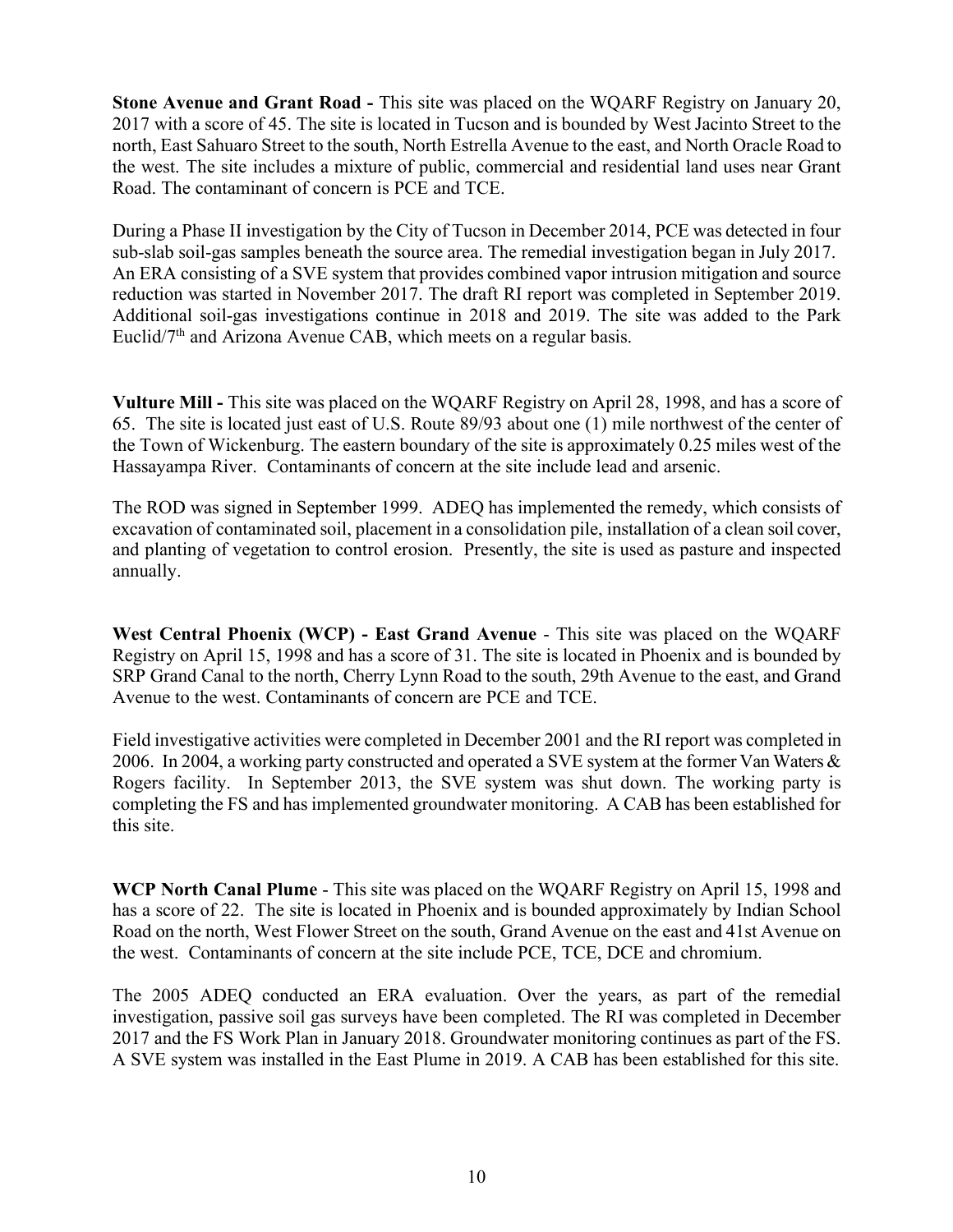**WCP North Plume** - This site was placed on the WQARF Registry on April 15, 1998 and has a score of 50. The site is located in Phoenix and is bounded by Highland Avenue to the north, Grand Avenue to the northeast, Indian School Road to the south, 37th Avenue to the east, and 43rd Avenue to the west. Contaminants of concern at the site include PCE, TCE and 1,1-DCE.

A SVE system was installed at the F&B facility as part of an ERA and was augmented with in-situ ERD injections. Further evaluations are being conducted to address groundwater contamination.

The RI, RO and FS reports are complete. The PRAP consisting of ERD with continued SVE system operation was completed in June 2017. The ROD is being drafted. A CAB has been established for this site.

**WCP West Osborn Complex** - This site was placed on the WQARF Registry on August 11, 1998 and has a score of 47. The site is located in Phoenix and is bounded by the Grand Canal to the north, Van Buren Street to the south, 33rd Avenue to the east, and 55th Avenue to the west. Contaminants of concern at the site include TCE and PCE.

The RI report has been completed. FS reports for the deep and shallow plumes for the project site have been approved. PRAPs were completed for the deep and shallow plumes and are still under review and revision given new site information. An SVE system ERA has been installed at the new source. A CAB has been established for this site.

**West Van Buren** - This site was placed on the WQARF Registry on April 10, 1998 and has a score of 50. The site is located in Phoenix and is bounded by McDowell Road to the north, Lower Buckeye Road to the south, Seventh Avenue to the east, and 75th Avenue to the west. In addition, a finger shaped plume exists from approximately West Buckeye Road and South 41st Avenue to West Watkins Street and South 11th Avenue. Contaminants of concern at the site include PCE, TCE, 1,1,1-trichloroethane (1,1-TCA), 1,1-DCA, 1,1-DCE, cis-1,2-DCE, and chromium.

Source removal through soil vapor extraction has taken place at some facilities for the volatile contaminants under Consent Orders or Working Agreements. Other facilities continue to be monitored and/or evaluated through other ADEQ programs, most notably Hazardous Waste, and still other facilities have settled liability with ADEQ.

RID submitted a modified ERA plan which was approved on February 1, 2013. RID installed liquidphase granular activated carbon wellhead treatment systems on four (4) of RID's wells within the West Van Buren Area plume.

ADEQ finalized the RI report for WVBA in August 2012. Two interested parties, under working agreements with ADEQ, submitted separate FS work plansin July 2013 and FS reportsin July 2014.

ADEQ sampled the far western toe of the groundwater plume near the city of Tolleson. ADEQ requested EPA to consider taking over the site and a sitewide sampling event is planned. A CAB has been formed for this site but does not meet.

**Western Avenue Plume** - This site was placed on the WQARF Registry on December 15, 1998 and has a score of 51. The site is located in Avondale and Goodyear and is bounded by San Xavier Boulevard to the north, State Route 85 to the south, 3rd Street to the east and Phoenix-Goodyear